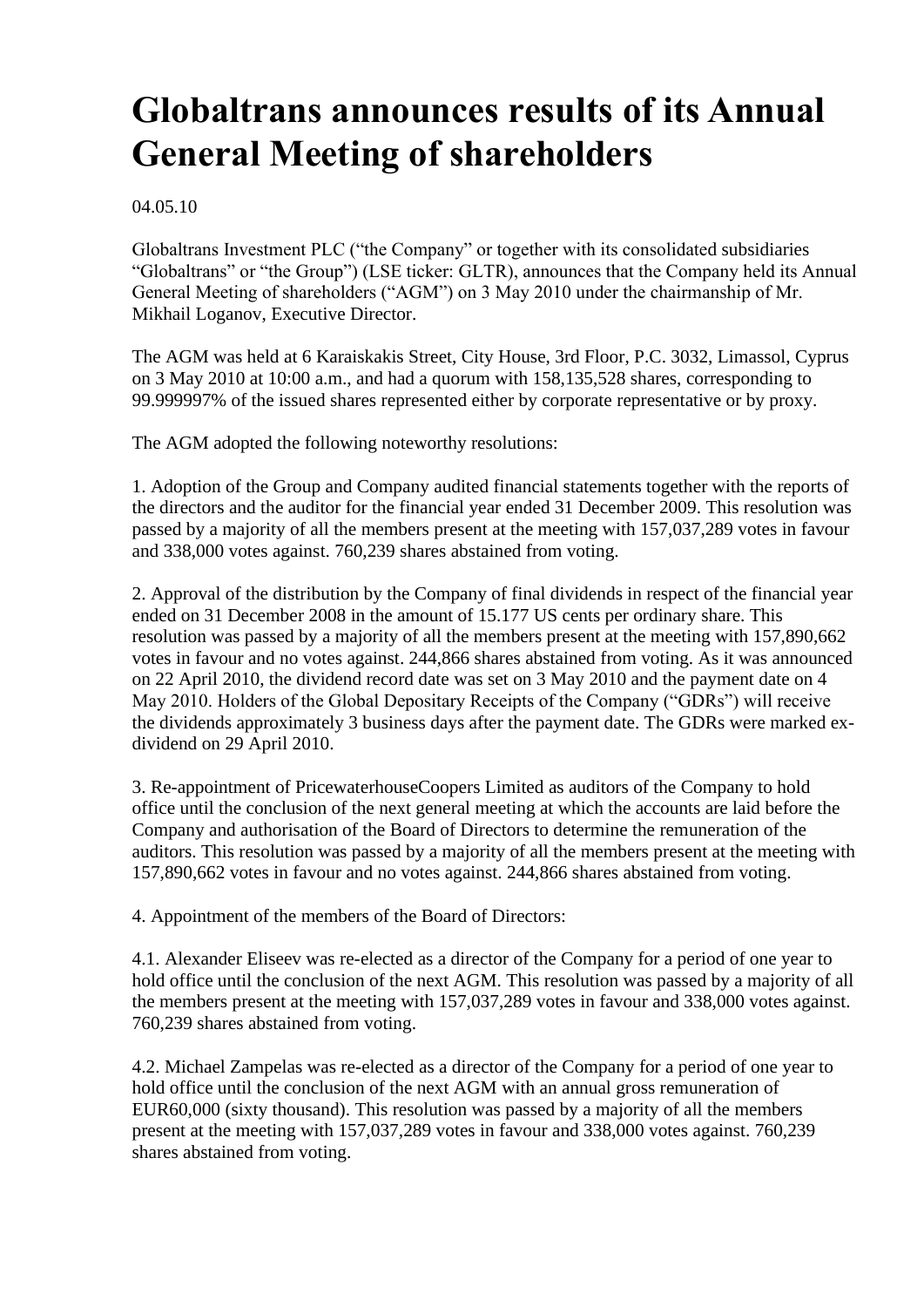4.3. Johann Franz Durrer was re-elected as a director of the Company for a period of one year to hold office until the conclusion of the next AGM with an annual gross remuneration of EUR110,000 (one hundred ten thousand). This resolution was passed by a majority of all the members present at the meeting with 157,037,289 votes in favour and 338,000 votes against. 760,239 shares abstained from voting.

4.4. Sergey Maltsev was re-elected as a director of the Company for a period of one year to hold office until the conclusion of the next AGM. This resolution was passed by a majority of all the members present at the meeting with 157,037,289 votes in favour and 338,000 votes against. 760,239 shares abstained from voting.

4.5. Mikhail Loganov was re-elected as a director of the Company for a period of one year to hold office until the conclusion of the next AGM with an annual gross remuneration of EUR120,000 (one hundred twenty thousand). This resolution was passed by a majority of all the members present at the meeting with 157,037,289 votes in favour and 338,000 votes against. 760,239 shares abstained from voting.

4.6. Elia Nicolaou was re-elected as a director of the Company for a period of one year to hold office until the conclusion of the next AGM with an annual gross remuneration of EUR1,500 (one thousand five hundred). This resolution was passed by a majority of all the members present at the meeting with 157,037,289 votes in favour and 338,000 votes against. 760,239 shares abstained from voting.

4.7. Konstantin Shirokov was re-elected as a director of the Company for a period of one year to hold office until the conclusion of the next AGM. The resolution was passed by a majority of all the members present at the meeting with 157,037,289 votes in favour and 338,000 votes against. 760,239 shares abstained from voting.

## RELATED MATERIALS

The Minutes of the AGM are available at the registered office of the Company at Omirou 20, Agios Nikolaos, CY-3095 Limassol, Cyprus.

The Group and Company audited financial statements, together with the reports of the directors and the auditor for the financial year ended 31 December 2009, are available at the registered office of the Company at Omirou 20, Agios Nikolaos, CY-3095 Limassol, Cyprus and at the Globaltrans' corporate website (www.globaltrans.com) and the Document Viewing Facility of the UK Listing Authority, located at the Financial Services Authority, 25 The North Colonnade, Canary Wharf, London E14 5HS, United Kingdom, as the appendices to the Globaltrans' Annual Report and Accounts for 2009.

## ENQUIRIES

## **Globaltrans Investor Relations**

Priit Pedaja

Mikhail Perestyuk